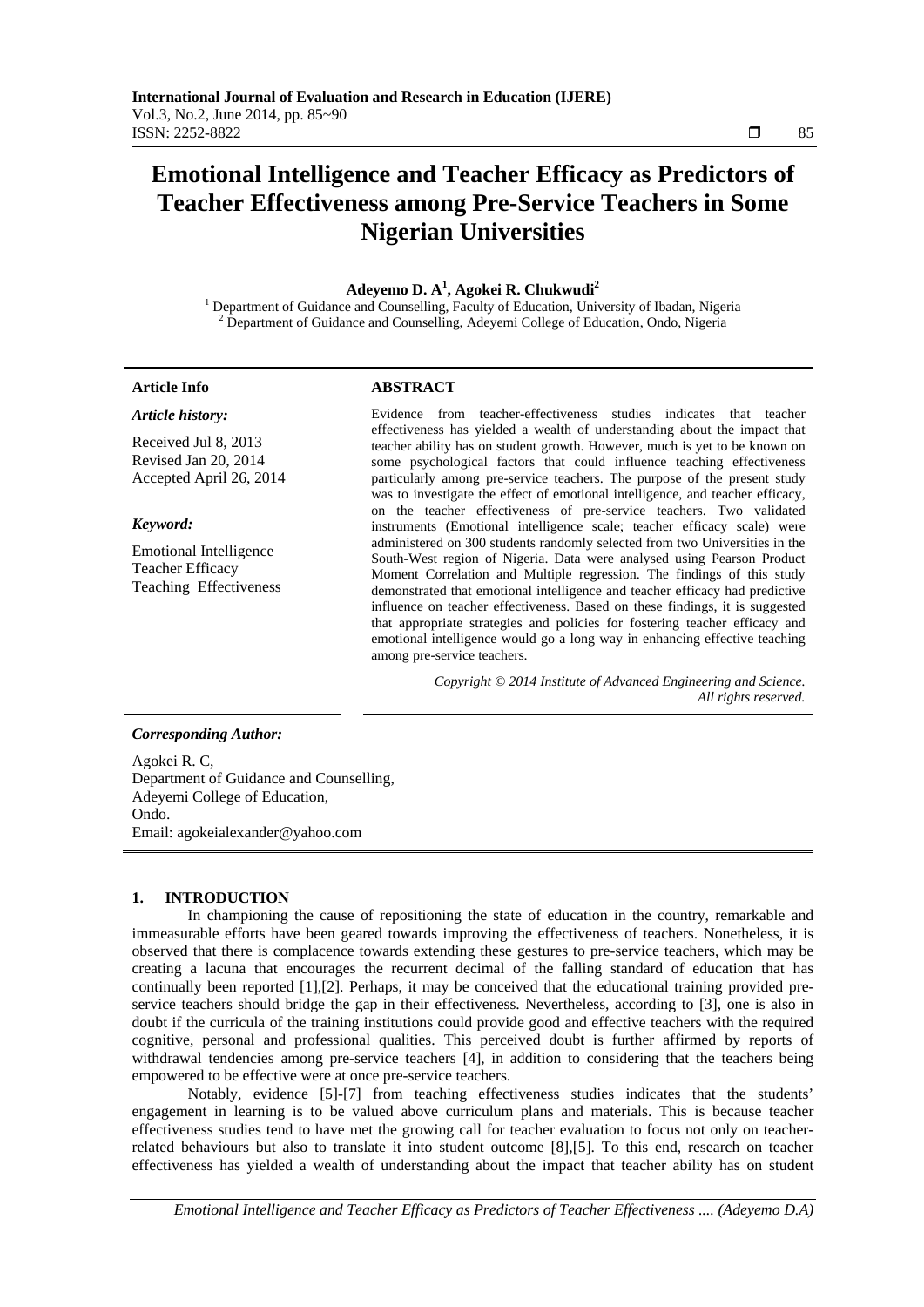growth. For instance, effective teachers run more orderly classrooms [7] and have more students in their classes engaged in learning throughout the day [6].

In addition, effective teachers provide a variety of opportunities for students to apply and use knowledge and skills in different learning situations [7]. However, while it is noted that teacher effectiveness is influenced by certain characteristic functioning [9] such as their efficacy beliefs in teaching [10]-[12], investigations into having pre-service teachers imbued with teachers effectiveness is giving little or no concern. This if not considered may well hamper on-going effort to revive teacher effectiveness. Since preservice teachers are teachers of the nearest future and are significant in the search for productive and sustainable educational standard, it is imperative that their effectiveness as teachers be evaluated as well. Based on this, study seeks to investigate the perceived effect of emotional intelligence and teacher efficacy on the effectiveness of pre-service teachers.

#### **Emotional intelligence and Teaching effectiveness**

Emotional intelligence is described as the ability to perceive and express emotion, assimilate emotion in thought, understand and reason with emotion, and regulate emotion in the self and others [13]. A review of the literature focusing on the models of emotional intelligence for two decades now, allows different classifications of the construct, but these classifications are, in some sense, compelling and complementary. As a first division, it is perceived as pseudo-scientific proposals with a noticeably commercial intention, and with divulgation rather than scientific purposes [14], [15]. On the other hand, as a second division, it could be distinguish that emotional intelligence models propose a theoretical explanation of their components. These models are based on the review of previous literature, conduct controlled empirical studies to validate them, and use measurement instruments developed with this purpose [16],[17]. In general, these approaches try to discover the emotional components that underlie emotionally intelligent people and the mechanisms and processes that set off the use of these abilities in our everyday life.

It has been reported that emotionally intelligent individuals tend to make better team players, and they are more effective at motivating themselves and others [18]. A growing body of research has focused on the importance of Emotional intelligence characteristics as positive attributes in predicting the success of students and leaders effectiveness, [1],[19],[20]. Studies have found that a positive mood is associated with effective teaching [19],[21],[22]. In addition, people in positive moods tend to be more optimistic and have greater determination to achieve future success for themselves and others [23]. Hence, it can be said that the study of emotional intelligence has since beginning to redefine what it means to be intelligent. Corroborating this, [20] stated his belief that the future area of emphasis for emotional intelligence training will be in the schools as they focus on educating the whole person. In this light, it can be ascertain that when pre-service teachers are imbued with emotional intelligence they may be tending towards becoming effective in teaching.

# **Teacher efficacy and Teaching effectiveness**

The construct of teacher efficacy takes root from the social cognitive theory of [24]. According to [25] teaching efficacy is explained as a belief in one's ability to teach effectively and the teaching will have a positive effect on student learning. That said, it was concluded that the teachers' personal beliefs and convictions about their own performance have much influence on the actual performance [26],[27]. It was explained by [28] that teachers who believe student learning can be influenced by effective teaching (outcomes expectancy beliefs) and who also have confidence in their own teaching abilities (self-efficacy beliefs) would persist longer, provide a greater academic focus in the classroom. The authors add that these teachers would exhibit different types of feedback than teachers who have lower expectations concerning their ability to influence student learning. These further suggest that teachers with high levels of self-efficacy would have a strong academic and peoples orientation.

Hence, the research on efficacy of teachers suggests that behaviours such as persistence on a task, risk taking, and use of innovations are related to degrees of efficacy [29],[30]. For example, highly efficacious teachers have been found to be more effective than lowly efficacious teachers [10]-[12],[28], [31],[32]. In addition, it is reported that classrooms where teachers have high level of teaching efficacy, high levels of learning occur [32]. The literature on pre-service teachers and self-efficacy indicates pre-service teachers begin their training with high self-efficacy [33],[34], however this is believed to change with time and experience leading to a decrease in the power of teaching [35]. Understanding changes in efficacy levels along with potential teachers' evolving teaching skills may be one aspect of assisting them in making the transition to the classroom. It is to this end that this study was conducted.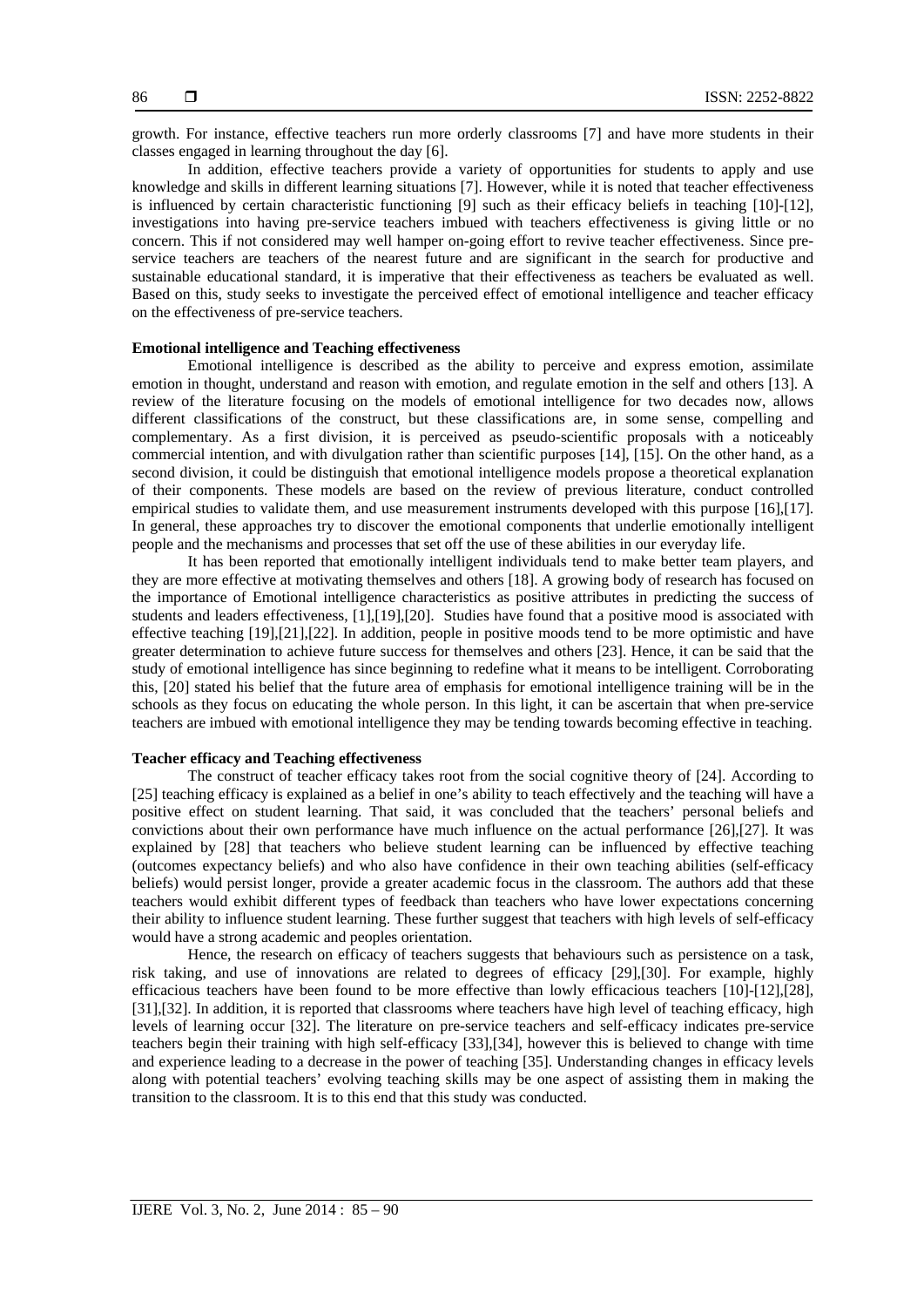Vol.3, No.2, June 2014, pp. 85~90 **ISSN:** 2252-8822  $\Box$  87

ֺֺ

# **2. RESEARCH METHOD**

The study employed descriptive survey design utilizing the *ex-post facto* type.

#### **Sample**

The study was carried out with students of the University of Ibadan, Oyo State and Osun State University, both in South-West Nigeria. Using the simple random sampling technique a sample of three hundred (300) students were selected for the study (200 from the University of Ibadan and 100 from Osun State University). The participants were all registered students of the two Universites as at the time this study was conducted. The age of the participants ranged between 21 and 29years with a mean age of 24.7years.

### **Instrumentation**

The study employed the following two standardized instrument.

# **Emotional Intelligence Scale (EIS)**

This was assessed with emotional intelligence questionnaire developed by [36]. It is a thirty three (33) item scale structured in a 5-point likert format. Example of items in the scale are "I know when to speak about my personal problems to others", "I expect good things to happen". High score indicate increased level of emotional intelligence, while low scores indicated decreased level of emotional intelligence. It has cronbach alpha value of .88.

### **Teacher self-efficacy scale**

The degree to which participants feel efficacious in their future job as teachers was measured by the Teacher Self-efficacy Scale-Short Form [37]. Participants were required to access their confidence in achieving 12 work-related behaviors and to rate these on a 5-point scale from none at all to a great deal. Typical item in the scale include "How much can you do to help your students think critically", "How much can you do to get through the most difficult students". The authors reported that the scale had internal consistency reliability estimate of .90. Additionally, the authors found the scale to correlate positively with a previous measure of teacher self-efficacy ( $r = .48$ ), teacher locus of control ( $r = .33$ ), and responsibility for student achievement ( $r = .46$ ). For the current study, the internal consistency reliability of this scale was .90.

# **Teaching effectiveness**

Teacher effectiveness was assessed with the Teaching Performance Assessment Scale. It is a multidimensional scale assessing 12 vital teaching features. It has 20 items with theoretical value varying from 1 poor to 5 very good and has a composite score of 100. The instrument was ascertained by experts as having content validity. After psychometric analysis it has reported an cronbach alpha of 0.52 and a reliability coefficient of 0.79 indicating its suitability for this study.

#### **Procedure**

The researchers personally distributed and collected the completed questionnaire from the students. The consent of all the participants was also sought before administration. Response rate of 100% was recorded.

#### **Data Analysis**

Relationship between the independent variables and the dependent variable was ascertained using Pearson product moment correlation while multiple regression was used to determine the predictive capacity of the independent variables.

# **3. RESULTS AND DISCUSSION**

# **Research question 1:**

What is the relationship between emotional intelligence teacher efficacy and teaching effectiveness of pre-service teachers?

| Table 1. Descriptive statistics and correlation among variables |      |                       |                           |                           |                         |  |
|-----------------------------------------------------------------|------|-----------------------|---------------------------|---------------------------|-------------------------|--|
| Variables                                                       | Mean | Standard<br>deviation | Teaching<br>Effectiveness | Emotional<br>intelligence | <b>Teacher Efficacy</b> |  |
|                                                                 |      |                       |                           |                           |                         |  |

*Emotional Intelligence and Teacher Efficacy as Predictors of Teacher Effectiveness .... (Adeyemo D.A)*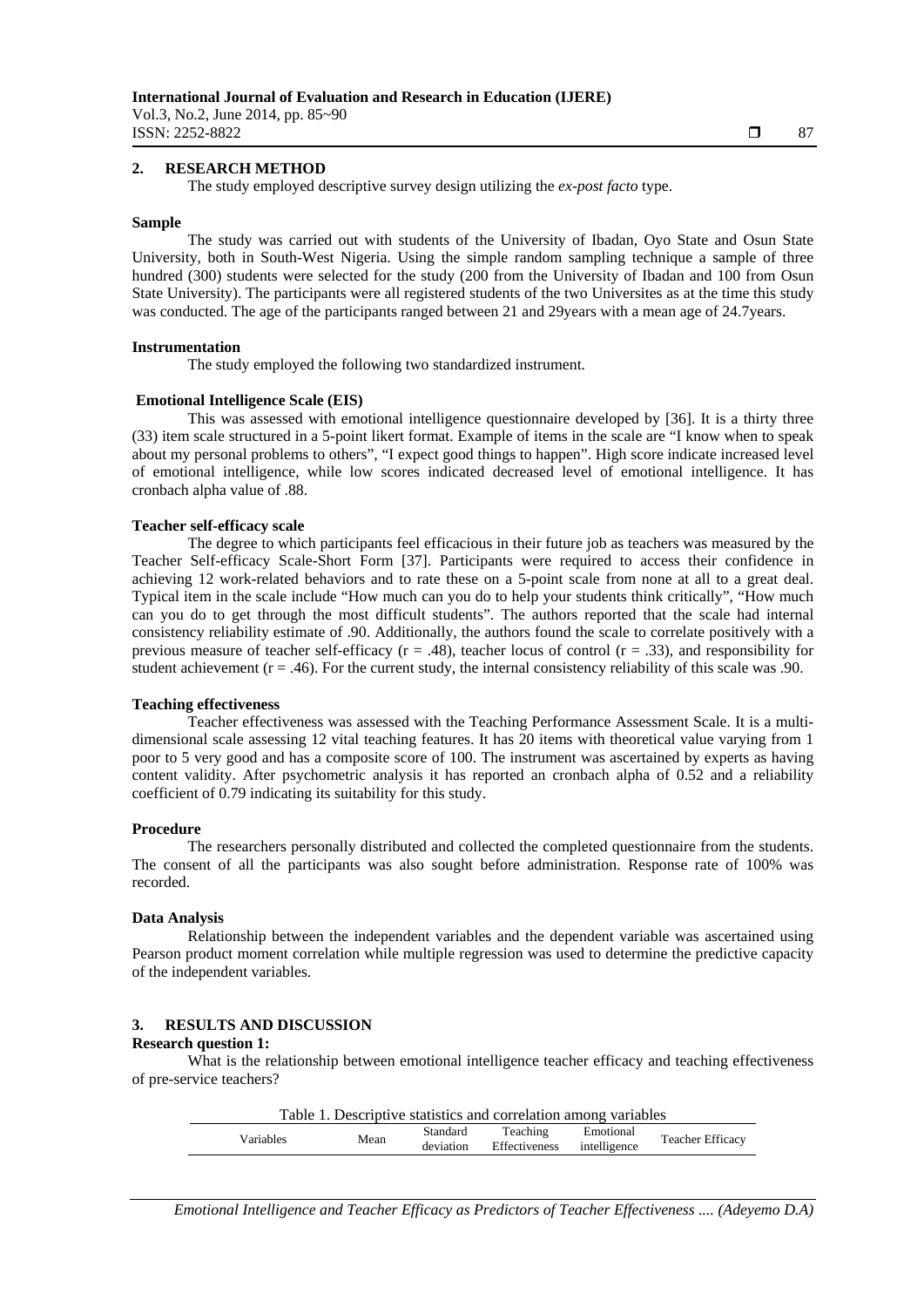| <b>Teaching Effectiveness</b> | 59.60  |       | l.00 |     |      |
|-------------------------------|--------|-------|------|-----|------|
| <b>Emotional Intelligence</b> | '22.05 | 19.84 | 42   | .00 |      |
| <b>Teacher Efficacy</b>       | 40.28  |       |      | 46  | l.00 |

The above table shows there are significant positive relationships among the three variables in the study with Teacher efficacy and Teacher effectiveness having the strongest relationship at r-value of .61.

#### **Research question 11:**

What is the combined effect of emotional intelligence and teacher efficacy on the teaching effectiveness of pre-service teachers?

Table 2. Summary of Regression Analysis between Predictor Variables and Teacher Effectiveness

| .625<br>$R =$           |               |                |               |                     |  |
|-------------------------|---------------|----------------|---------------|---------------------|--|
| $R^2 =$<br>.391         |               |                |               |                     |  |
| Adj $R^2$ =<br>.387     |               |                |               |                     |  |
| std. error Estimate $=$ | 5.71586       |                |               |                     |  |
| SOURCE OF               | DF            | SUM OF         | <b>MEANS</b>  | <b>F-RATIO</b><br>P |  |
| <b>VARIATION</b>        |               | <b>SOUARES</b> | <b>SOUARE</b> |                     |  |
| <b>REGRESSION</b>       | $\mathcal{P}$ | 6220.488       | 2079.00       | .000<br>95.199      |  |
| <b>RESIDUAL</b>         | 297           | 9703.308       | 32.671        |                     |  |
| TOTAL                   | 299           | 15923.797      |               |                     |  |

Going by the result presented in table 2, the two independent variable (emotional intelligence and teacher self-efficacy), jointly yielded a coefficient of multiple regression (R) of 0.625, a multiple correlation square  $(R^2)$  of 0.391 and an adjusted multiple correlation square  $(R^2)$  of 0.387. This shows that 38.7% of the total variance in teaching effectiveness of the participants is accounted for by the combination of the two independent variables. The table as well indicates that the analysis of variance of the multiple regression data produced an F-ratio value which was significant at 0.05 level  $[Fe(2.299) = 95.199, Pe<0.05]$ . The findings thus, confirm that emotional intelligence and teacher self-efficacy are potent predictors of teacher effectiveness.

#### **Research question III:**

What are the relative contribution of emotional intelligence and teacher efficacy towards the teaching effectiveness of pre-service teachers?

| able 5. Kenative Contribution of the independent variables to the prediction of Teaching Effectivene |                       |            |                      |                    |        |     |  |
|------------------------------------------------------------------------------------------------------|-----------------------|------------|----------------------|--------------------|--------|-----|--|
|                                                                                                      | <b>UNSTANDARDIZED</b> |            |                      | <b>STANDADIZED</b> |        | Sig |  |
| <b>COEFFICIENTS</b>                                                                                  |                       |            | <b>COEFFIICIENTS</b> |                    |        |     |  |
| <b>PREDICTOR</b>                                                                                     |                       | Std. Error |                      | <b>Beta</b>        |        |     |  |
| <b>Teacher Efficacy</b>                                                                              |                       | .040       |                      | .522               | 10.235 | 000 |  |
| Emotional intelligence                                                                               | .066                  | .019       |                      | 178                | 3.492  | 001 |  |
|                                                                                                      |                       |            |                      |                    |        |     |  |

Table 3. Relative Contribution of the independent variables to the prediction of Teaching Effectiveness

From the result displayed in Table 3 above, each of the independent variables made significant contributions to the prediction of teacher effectiveness in varying weights. The results indicated that the following beta weights which represented the relative contribution of the independent variables were observed and presented in order of magnitude: Teacher efficacy ( $\beta$  = .522, t = 10.235, P < 0.05) and emotional intelligence ( $\beta = .178$ , t = -3,492, P < .05).

#### **Discussion**

The analysis of relationship among emotional intelligence, teacher efficacy and the teacher effectiveness of pre-service teachers as shown in the correlation matrix of table 1 indicates that there is a significant positive correlation between the independent variables and the criterion measure. This suggests as the participants emotional intelligence, and teacher efficacy increases their teacher effectiveness increases as well.

The multiple regression analysis in table 2 shows that emotional intelligence, and teacher efficacy could significantly predict teacher effectiveness of the participants. The magnitude of this relationship in predicting the teacher effectiveness of pre-service teachers is reflected in the values of co-efficient of multiple  $\mathbb{R}^2$  (0.391) and in multiple  $\mathbb{R}^2$  adjusted (0.387) as shown in table 2. Thus, it can be said that 39.1% of the total variance in the teacher effectiveness of the pre-service teachers is accounted for by the combination of emotional intelligence and teacher efficacy. The F-ratio value  $[F(2,299) = 95.199, P<0.05]$  which is significant at 0.05 level further attests to the fact that the predictive capacity of the independent variables are not due to chance factors.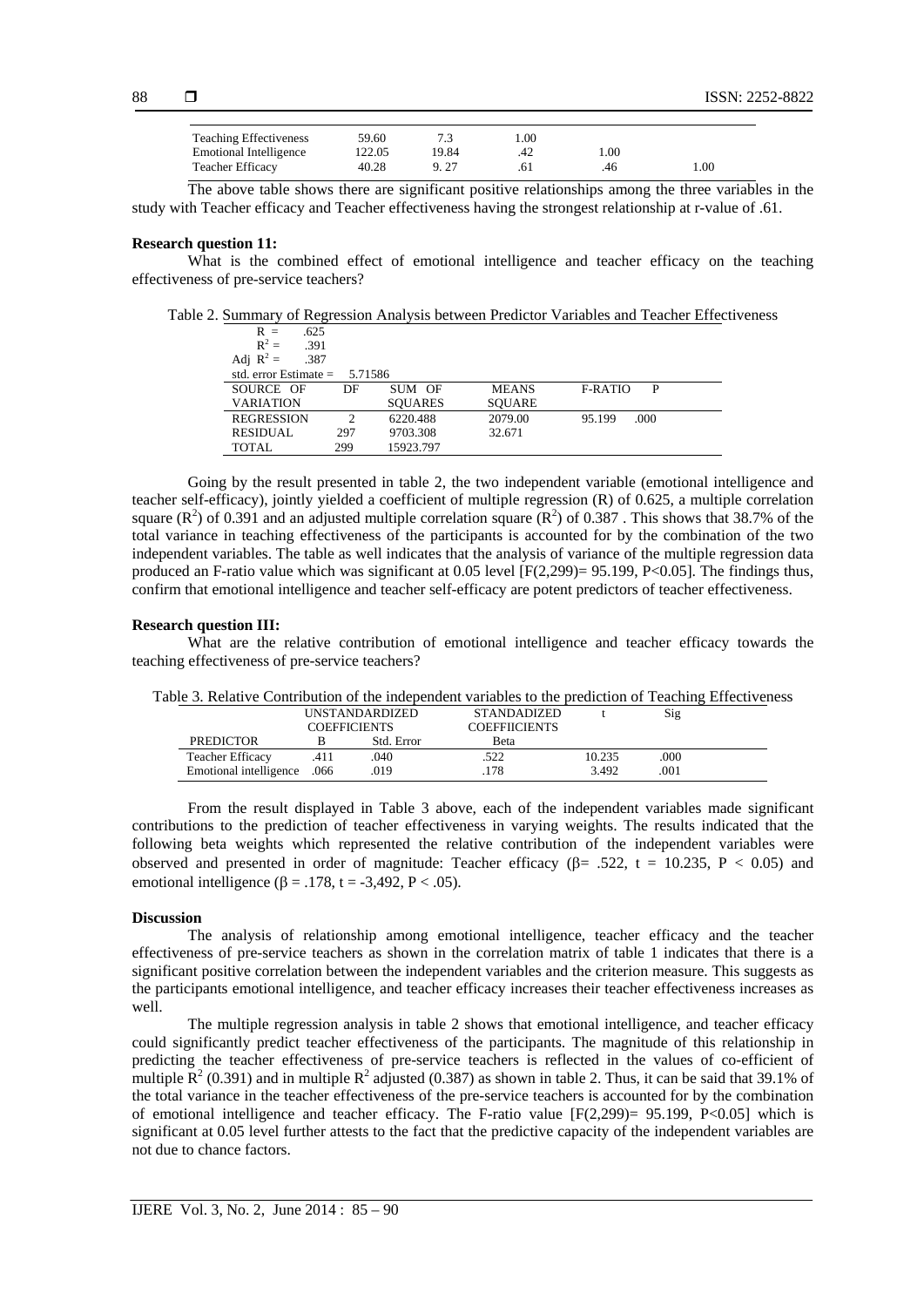Vol.3, No.2, June 2014, pp. 85~90 **ISSN:** 2252-8822 **1989** 

ֺֺ

Concerning the extent to which each of the two independent variables contributes to the prediction, it could be ascertained from Table 3 that teacher efficacy is the better predictor of teacher effectiveness among the participants. Prior studies [10]-[12],[28],[31],[32], affirms the current findng. In these, it was concluded that the teachers' personal beliefs and convictions about their own performance have much influence on the actual performance[26],[27]. The implication is that with high teacher efficacy among preservice teachers there is the increase tendency for teacher effectiveness. Furthermore, teacher efficacy being a personal judgment of an individual's belief engaging in teaching or teaching appropriately provides an explanation for a possible effective outcome. Hence, the research on efficacy of teachers suggests that behaviours such as persistence on a task, risk taking, and use of innovations are related to degrees of efficacy [29],[30]. This submission is valid in this instance.

The investigation also reveals that emotional intelligence is a significant predictor of teacher effectiveness. With regard to the nature of emotional intelligence, this should be expected. In addition, prior related research [1],[19],[20] which focused on the importance of emotional intelligence characteristics as positive attributes in predicting the success of students and leader's effectiveness corroborates with the finding. Generally, one particular attribute of emotional intelligence involves the ability to perceive accurately, appraise, and express emotion. According to [19] and [21] positive mood is associated with effective teaching. In addition, people in positive moods tend to be more optimistic and have greater determination to achieve future success for themselves and others [23]. Hence it can be argued that with increasing competency of pre-service teachers in being aware of emotions, appraise and manage one's and peoples emotions, teaching effectiveness increases.

#### **4. CONCLUSION**

The major goal of this study was to examine the extent to which emotional intelligence and teacher efficacy impact on teacher effectiveness of pre-service teachers. Once again, the significance of emotional intelligence and efficacy in the training of pre-service teachers has been shown to be fundamental. If preservice teachers are aware of which emotional intelligence and teacher efficacy competencies that can be improve their effectiveness in teaching, they may become more realistic and resilient in their focus in teaching and less inclined to become discouraged when in the practical field or school setting.

Further, the constantly renewed nationwide effort to enhance teacher effectiveness would have been better placed while still in training. In other words if these efforts are targeted at pre-service teachers, Education would have been well repositioned for success. Therefore, given the findings of this study, it is recommended that emotional intelligence training and teacher efficacy interventions should be used to enhance teaching effectiveness of pre-service teachers. In particular, programmes for enhancing emotional intelligence and teacher efficacy, should be infused into teacher education curriculum.

# **REFERENCES**

- [1] Adeyemo D. A. and Agokei R. C., "The effect of Achievement Motivation training on the Academic Achievement of secondary school students", *Ife Journal of Behavioural Research*, vol/issue: 5(1), 2009.
- [2] Akuibiro I. M. and Joshua M. T., "Science Educatin in Nigeria", *The African Symposium,* vol/issue: 4(1), pp. 50, 2004.
- [3] Peretomode V. F., "Education Law: Principles, Cases and Materials on Schools", Owerri, International Universities Press, 1992.
- [4] Adeyemo D. A., Onongha G. I. and Agokei R. C**.,** "Emotional Intelligence, Teacher Efficacy, Attitude To Teaching And Course Satisfaction As Correlates Of Withdrawal Cognition Among Pre-Service Teachers In Some Nigerian Universities", *West African Journal of Education,* vol. 29, pp. 78 – 90, 2009.
- [5] Ovando M. N., "Teachers' perceptions of a learner-centered teacher evaluation system", *Journal of Personnel Evaluation in Education,* vol/issue: 15(3), pp. 213-231, 2001.
- [6] Taylor B. M., Pearson P. D., Clark K. E., and Walpole S., "Beating the odds in teaching all children to read", (CIERA Rep. No. 2-006). *Ann Arbor, MI: Center for Improvement of Early Reading Achievement*, 1999.
- [7] Kemp L. and Hall A. H., "Impact of effective teaching research on student achievement and teacher performance: Equity and access implications for quality education", Jackson, MS, Jackson State University. (ERIC Document Reproduction Services No. ED348360), 1992.
- [8] Ellet C. D. and Teddle C., "Teacher evaluation, teacher effectiveness and school effectiveness: Perspective from the USA", *Journal of Personnel Evaluation in Education*, vol. 17, pp. 101-128, 2003.
- [9] Polk J. A., "Traits of effective teachers", *Arts Education Policy Review,* vol. 107, pp. 23-30*,* 2006.
- [10] Yeh Y., "The interactive effects of personal traits and guided practices on preservice teachers. changes in personal teaching efficacy", *British Journal of Educational Technology,* vol. 37, pp. 513*,* 2006.